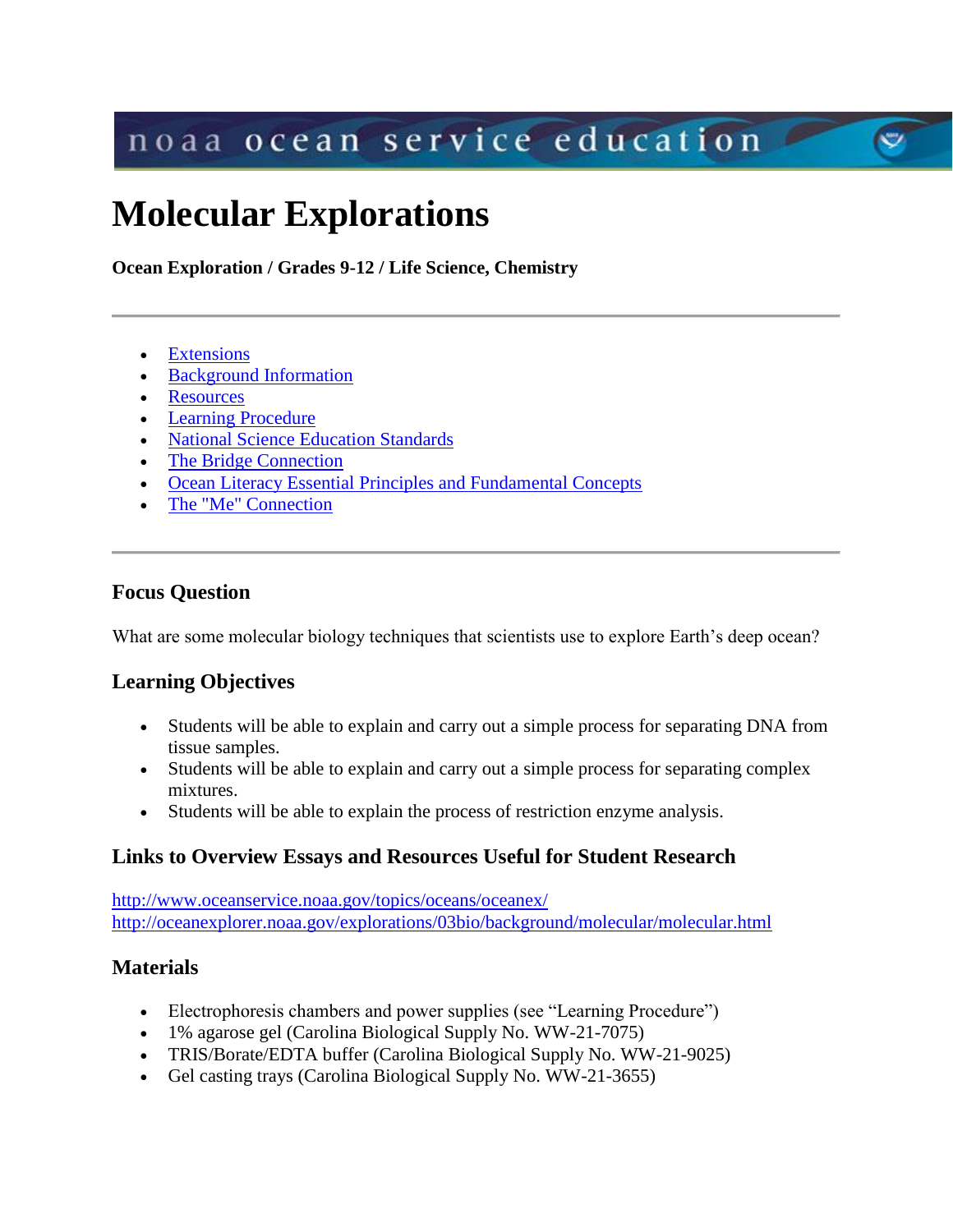- Four test tubes, each containing a pure food color, plus a fifth test tube containing a mixture of food colors; one set for each student group
- Five micropipettes (Carolina Biological Supply No. WW-21-1022)
- Liquid dish detergent, approximately 100 ml
- Sodium chloride, approximately 100 g
- Fresh meat tenderizer, approximately 50 g
- Distilled water, approximately 2 l
- 95% ethanol
- $\bullet$  Ice, crushed, approximately 3 kg
- Paper towels
- Plastic sandwich bag, one for each student group
- Student instruction handout for each student (see "Learning Procedure")
- OPTIONAL: additional supplies for electrophoresis of student-prepared DNA extracts (see Learning Procedure, steps 5 and 6)

#### **Audio/Visual Materials**

None

#### **Teaching Time**

Three or four 45-minute class periods, depending upon the number of activities selected.

#### **Seating Arrangement**

Laboratory groups of two to three students.

#### **Maximum Number of Students**

30

### **Key Words**

DNA Electrophoresis Restriction enzyme Molecular biology

# **Background Information**

In the past twenty years, scientists have explored areas of the deep ocean that have never been visited before. These expeditions have discovered hundreds of new species, and even new ecosystems, but 95% of Earth's ocean remains unexplored.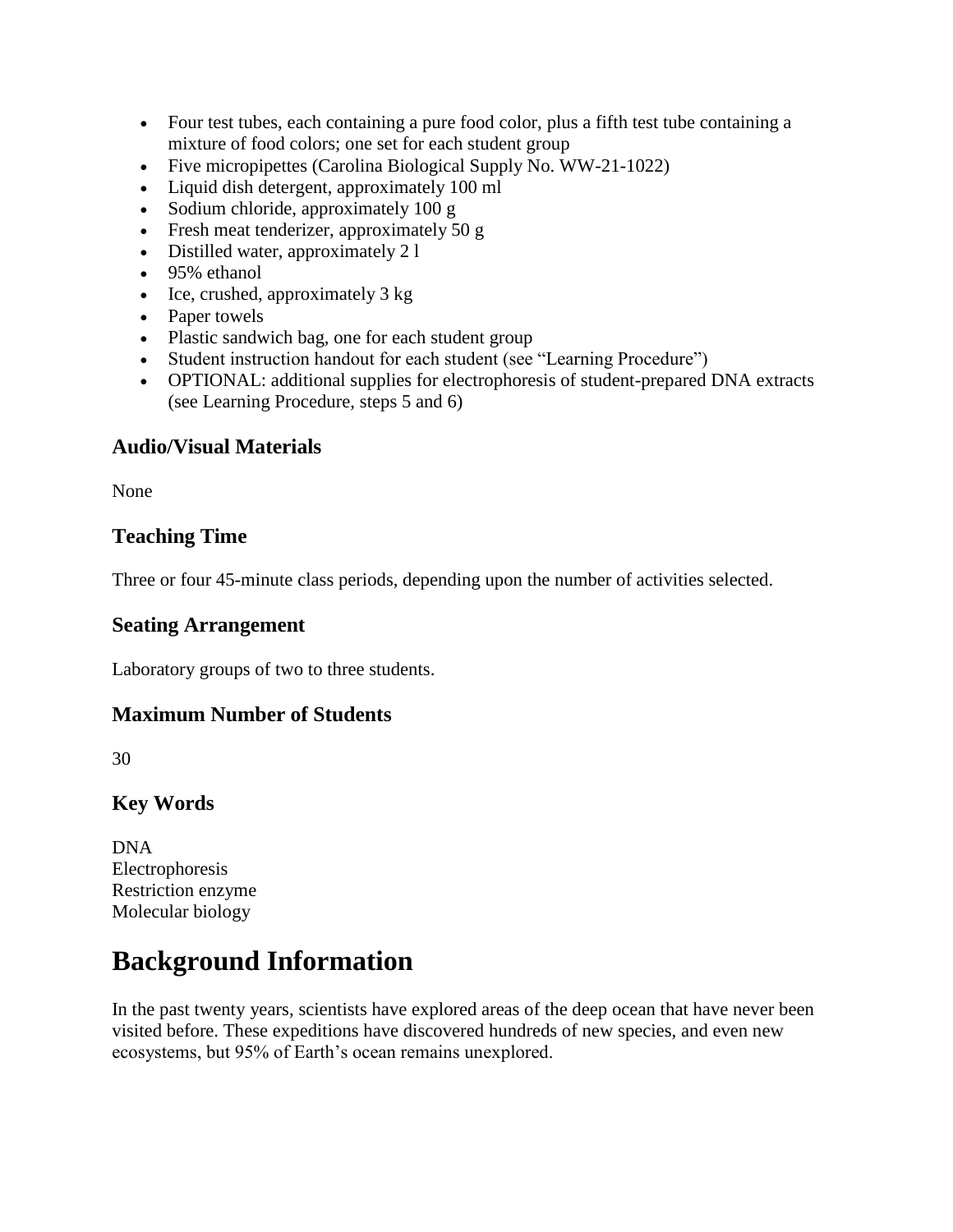Why is it important to explore the deep ocean? Consider this: Most drugs in use today were initially found in living organisms, and almost all of these organisms are terrestrial. Recent systematic searches for new drugs have shown that antibiotic, anti-cancer, and anti-inflammatory substances are much more common among marine invertebrates than among terrestrial organisms. Particularly promising invertebrate groups include sponges, tunicates, ascidians, bryozoans, octocorals, and some molluscs, annelids, and echinoderms (see the Ocean Exploration lesson "Benthic Drugstore" at

[http://oceanexplorer.noaa.gov/explorations/03bio/background/edu/media/Meds\\_Drugstore.pdf](http://oceanexplorer.noaa.gov/explorations/03bio/background/edu/media/Meds_Drugstore.pdf) for more information).

The National Oceanic and Atmospheric Administration (NOAA) created the Office of Ocean Exploration in 2001 to spearhead efforts to learn more about unexplored areas in the Earth's ocean. Recent expeditions have explored the Submarine Ring of Fire in the Mariana Arc, the New England seamount chain, the Gulf of Alaska seamounts, the Arctic Ocean, the Black Sea, the Galapagos rift, and the Northwestern Hawaiian Islands. Recent accomplishments include bioprospecting for new deep sea medicines, observation and monitoring of a new underwater volcano in Hawaii, testing non-invasive research tools to observe and collect deep-sea samples, and investigation of new species in previously unexplored deep-sea ecosystems.

Many of these accomplishments would have been impossible a few years ago, but innovations in equipment and techniques have given researchers powerful new tools for exploring Earth's ocean environments. Molecular biology techniques, in particular, are being used to answer questions about ecology, biodiversity, evolutionary genetics and systematics of marine organisms, as well as in prospecting for new natural products that can be used to treat disease. These techniques include DNA extraction, RNA extraction, the use of gel electrophoresis to visualize DNA and RNA, polymerase chain reaction (PCR), and DNA sequencing. This lesson is intended to introduce students to several of these techniques.

# **Learning Procedure**

*[NOTE: This lesson is based on activities designed by Ellen Averill, Karen Kyker, Sandy Collins, and Theresa Knapp while participating in the 1993 Woodrow Wilson Biology Institute. These activities are used with permission from the Woodrow Wilson National Fellowship Foundation. Visit [http://woodrow.org](http://oceanservice.noaa.gov/exit.php?url=http%3A%2F%2Fwoodrow.org%2F) for information on other activities and programs. The restriction enzyme activity is obtained from the Access Excellence Classic Collection: [http://www.accessexcellence.org.](http://oceanservice.noaa.gov/exit.php?url=http%3A%2F%2Fwww.accessexcellence.org%2F)]*

- 1. Download the following activities:
- "Isolation of DNA from Onion" [\(http://www.woodrow.org/teachers/bi/1993/isolation2.html\)](http://oceanservice.noaa.gov/exit.php?url=http%3A%2F%2Fwww.woodrow.org%2Fteachers%2Fbi%2F1993%2Fisolation2.html)
- "Electrophoresis Analogy" [\(http://www.woodrow.org/teachers/bi/1993/electrophoresis.html\)](http://oceanservice.noaa.gov/exit.php?url=http%3A%2F%2Fwww.woodrow.org%2Fteachers%2Fbi%2F1993%2Felectrophoresis.html)
- "Rainbow Electrophoresis" [\(http://www.woodrow.org/teachers/bi/1993/rainbow.html\)](http://oceanservice.noaa.gov/exit.php?url=http%3A%2F%2Fwww.woodrow.org%2Fteachers%2Fbi%2F1993%2Frainbow.html)
- "Desktop Electrophoresis Lab Moving Molecules" [\(http://www.woodrow.org/teachers/bi/1993/moving.html\)](http://oceanservice.noaa.gov/exit.php?url=http%3A%2F%2Fwww.woodrow.org%2Fteachers%2Fbi%2F1993%2Fmoving.html)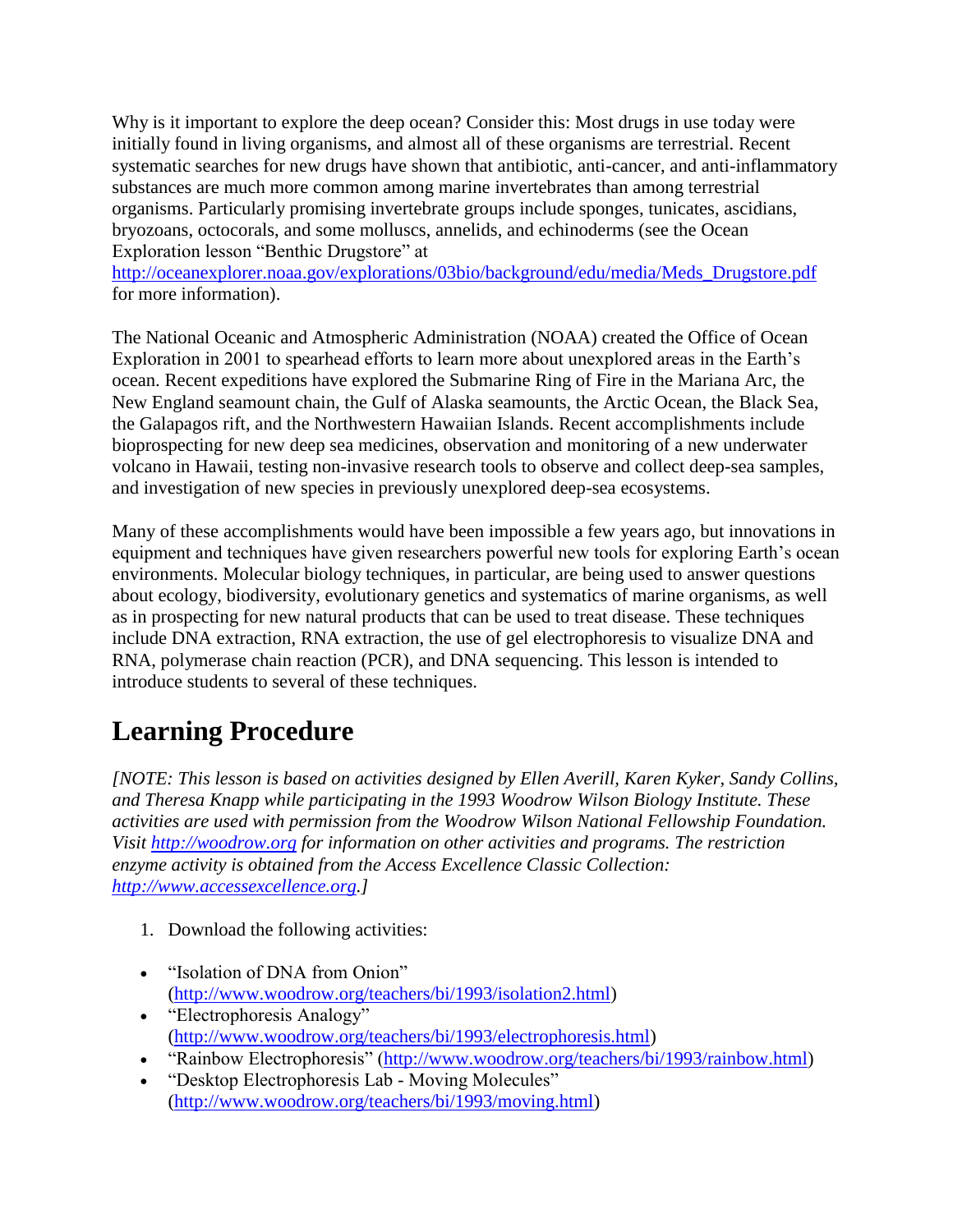"How Restriction Enzyme, Probes and RFLP's Work" [\(http://www.accessexcellence.org/AE/AEC/CC/word\\_activity.html\)](http://oceanservice.noaa.gov/exit.php?url=http%3A%2F%2Fwww.accessexcellence.org%2FAE%2FAEC%2FCC%2Fword_activity.html)

There are two options for obtaining the equipment needed for the electrophoresis activity. The first is to buy electrophoresis chambers and power supplies from a laboratory supply company (cost approximately \$400 and up). The second is to build your own chambers and power supplies as directed in the "Desktop Electrophoresis Lab" activity (cost approximately \$20 per system).

- 2. Prepare detergent/salt solution, meat tenderizer solution, sodium chloride solution, electrophoresis gels, TRIS/Borate/EDTA buffer, and student instruction sheets (from the downloaded activities) prior to the lab. If you want to use the (lower cost) "Desktop Electrophoresis" apparatus, prepare the chambers and power supplies as well, unless you plan to have students do this.
- 3. Briefly discuss the fact that much of the Earth's ocean is totally unexplored, particularly the deepest areas. Highlight some of the discoveries that have been made by recent expeditions to study the deep ocean. You may want to mention hydrothermal vent communities, cold seeps, methane ices, and deep sea medicines. The following Web sites have useful information for this discussion:

[http://www.bio.psu.edu/cold\\_seeps](http://oceanservice.noaa.gov/exit.php?url=http%3A%2F%2Fwww.bio.psu.edu%2Fcold_seeps) for a virtual tour of a cold seep community; [http://www.bio.psu.edu/hotvents](http://oceanservice.noaa.gov/exit.php?url=http%3A%2F%2Fwww.bio.psu.edu%2Fhotvents) for a virtual tour of a hydrothermal vent community; <http://oceanexplorer.noaa.gov/explorations/deepeast01/background/fire/fire.html> and <http://oceanexplorer.noaa.gov/explorations/03windows/background/hydrates/hydrates.html> for background on methane ices; and <http://oceanexplorer.noaa.gov/explorations/03bio/> for background on deep sea medicines.

- 4. Tell students that recent advances in molecular biology techniques provide powerful tools for many kinds of scientific investigations, from marine research to crime scene investigations. Discuss the ways in which ocean exploration expeditions might use these techniques. Suggestions should include:
- distinguishing between different species and different growth forms or life cycle stages of the same species (see the lesson plan "Bad Algae" [http://oceanservice.noaa.gov/education/lessons/bad\\_algae.html](http://oceanservice.noaa.gov/education/lessons/bad_algae.html) for an example of why this is important);
- investigating genetic similarities between species to obtain clues about evolutionary relationships and geographic dispersal; and
- determining the genes responsible for synthesizing natural products that can be used as disease treatments, such as anti-inflammatory or anti-tumor drugs (this information could allow these products to be synthesized, rather than endangering wild populations of species that produce these chemicals).

Tell students that the purpose of these activities is to introduce three of these techniques.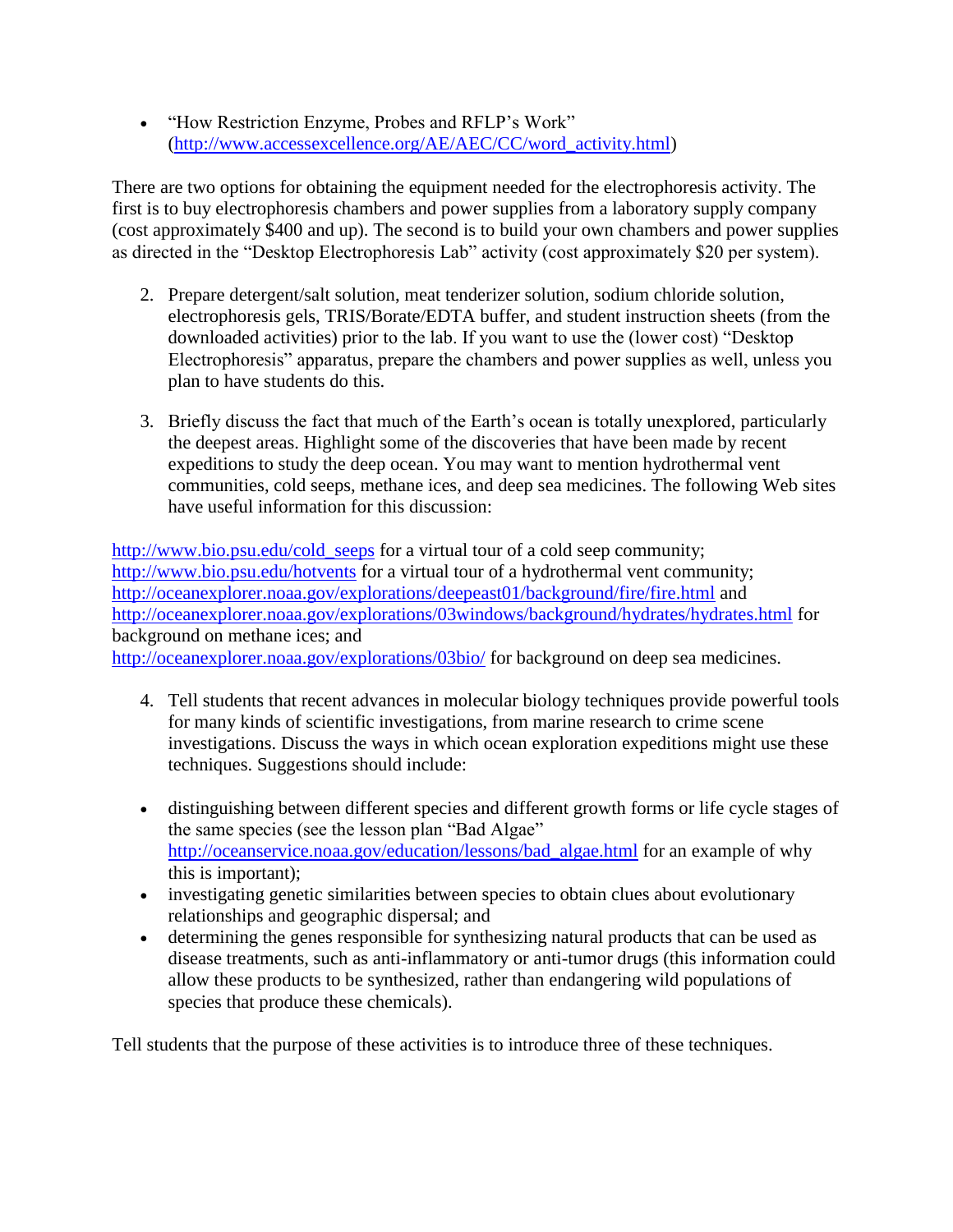5. Have students complete the "Isolation of DNA from Onion" lab activity as directed in the student instructions.

If you want students to use their DNA isolates for the electrophoresis activity, have them transfer the DNA to a clean test tube, rinse with 70% ethanol to remove excess salts, then pour off the ethanol from the test tube. Add 0.5 ml distilled water to the test tube, cover, and refrigerate until the next day. Each student or student group should record their procedures and results in a lab notebook or written report.

6. Introduce the technique of electrophoresis using the "Electrophoresis Analogy." Have students complete the "Rainbow Electrophoresis" lab activity as directed in the student instructions. Each group should prepare written answers to the questions included in the activity, either in a lab notebook or separate written report.

If you are having students use the DNA extracts prepared in Step 5 for this activity, have them put 85 ml of their extract into a clean test tube, add 15 ml TRIS/Borate/EDTA buffer, and load the electrophoresis gels as directed in the student instruction sheets. Run the gels at 81 volts (use nine batteries in the power supply) for about one hour. Stain the gels by soaking overnight in a 0.02% solution of methylene blue in distilled water. Procedures and results should be recorded in a lab notebook or written report.

7. Introduce the technique of restriction enzyme cleavage using the word analogy activity described in "How Restriction Enzyme, Probes and RFLP's Work." If you want to do an actual restriction enzyme cleavage procedure, visit the University of Arizona's Biotech Project Web site [\(http://biotech.biology.arizona.edu/labs/labs.html\)](http://oceanservice.noaa.gov/exit.php?url=http%3A%2F%2Fbiotech.biology.arizona.edu%2Flabs%2Flabs.html) for a list of biotechnology laboratory experiments. The teacher guide and student guide for the Restriction Enzyme Analysis lab can be downloaded from [http://biotech.biology.arizona.edu/word/restenzy\\_tg.doc](http://oceanservice.noaa.gov/exit.php?url=http%3A%2F%2Fbiotech.biology.arizona.edu%2Fword%2Frestenzy_tg.doc) and [http://biotech.biology.arizona.edu/word/restenzy\\_sg.doc.](http://oceanservice.noaa.gov/exit.php?url=http%3A%2F%2Fbiotech.biology.arizona.edu%2Fword%2Frestenzy_sg.doc)

# **The Bridge Connection**

The Bridge is a growing collection online marine education resources. It provides educators with a convenient source of useful information on global, national, and regional marine science topics. Educators and scientists review sites selected for the Bridge to insure that they are accurate and current.

*[http://www.vims.edu/bridge](http://oceanservice.noaa.gov/exit.php?url=http%3A%2F%2Fwww.vims.edu%2Fbridge)* – Click on "Ocean Science Topics" in the navigation menu on the left, then "Human Activities," then "Technology"

# **The "Me" Connection**

Have students write a brief essay describing three personal benefits that might result from molecular-level explorations of the deep ocean.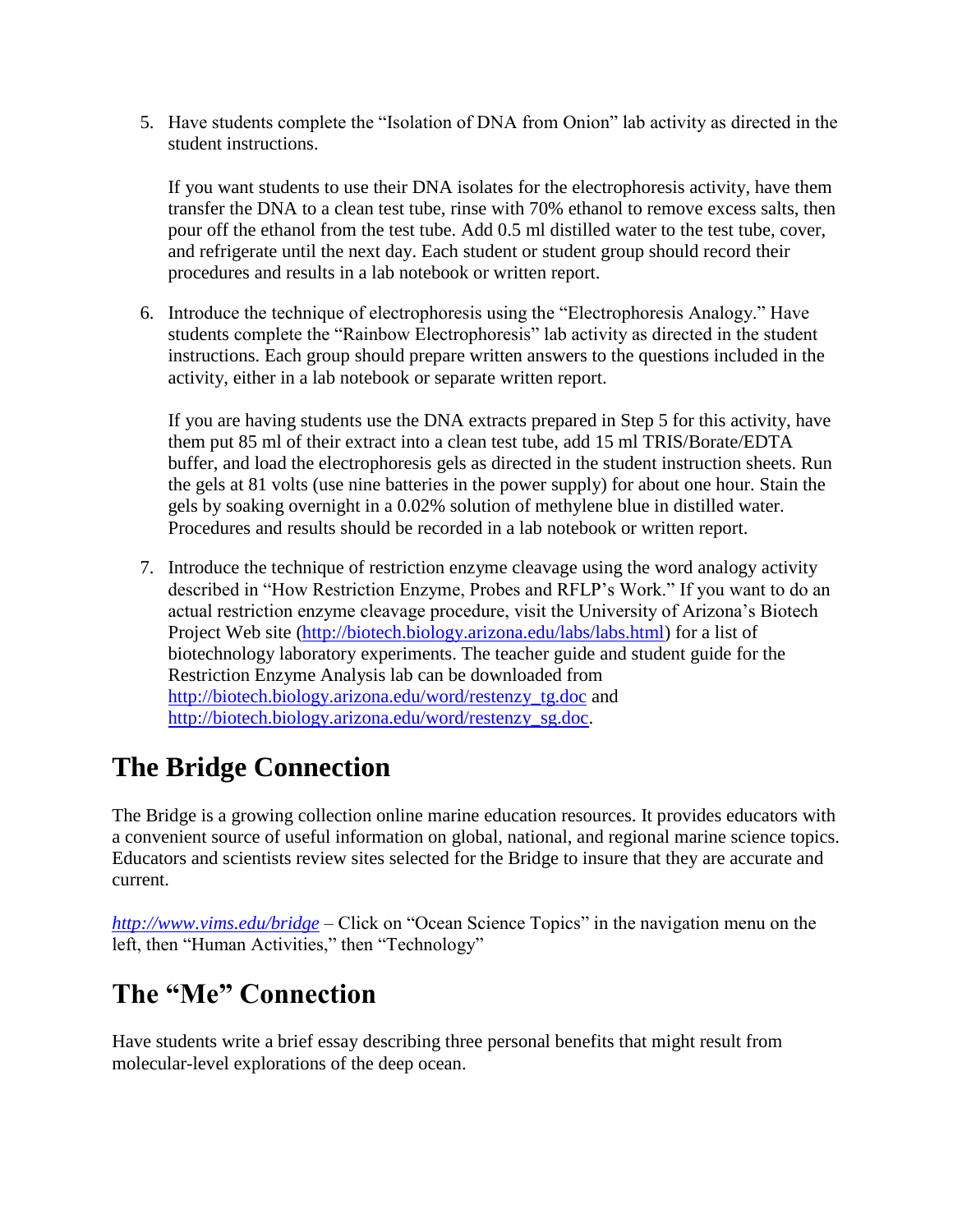# **Extensions**

- 1. Visit<http://oceanexplorer.noaa.gov/> for details of Ocean Exploration expeditions (many with detailed daily logs) and over 150 hands-on, standards-based lesson plans and a curriculum based on the explorations.
- 2. For a virtual restriction mapping activity, visit [http://www.geospiza.com/outreach/bio21/materials/restriction\\_mapping.pdf](http://oceanservice.noaa.gov/exit.php?url=http%3A%2F%2Fwww.geospiza.com%2Foutreach%2Fbio21%2Fmaterials%2Frestriction_mapping.pdf)
- 3. Biological supply companies have a variety of materials and kits suitable for other DNA research techniques.

# **Resources**

[http://www.oceanservice.noaa.gov/topics/oceans/oceanex/](http://oceanservice.noaa.gov/topics/oceans/oceanex/) – Introductory page for the Ocean Exploration website

[http://biotech.biology.arizona.edu/](http://oceanservice.noaa.gov/exit.php?url=http%3A%2F%2Fbiotech.biology.arizona.edu%2F) – Web site for the University of Arizona's Biotech Project

[http://www.dnaftb.org/dnaftb/](http://oceanservice.noaa.gov/exit.php?url=http%3A%2F%2Fwww.dnaftb.org%2Fdnaftb%2F) – An animated primer on the basics of DNA, genes, and heredity from the DNA Learning Center at the Cold Spring Harbor Laboratory

[http://www.woodrow.org/teachers/bi/1993/](http://oceanservice.noaa.gov/exit.php?url=http%3A%2F%2Fwww.woodrow.org%2Fteachers%2Fbi%2F1993%2F) – Background and activities from the 1993 Woodrow Wilson Biology Institute on Biotechnology

# **National Science Education Standards**

## **Content Standard A: Science as Inquiry**

- Abilities necessary to do scientific inquiry
- Understandings about scientific inquiry

### **Content Standard B: Physical Science**

- Abilities necessary to do scientific inquiry
- Understandings about scientific inquiry

### **Content Standard C: Life Science**

- The cell
- Molecular basis of heredity
- Interdependence of organisms
- Biological evolution

## **Content Standard E: Science and Technology**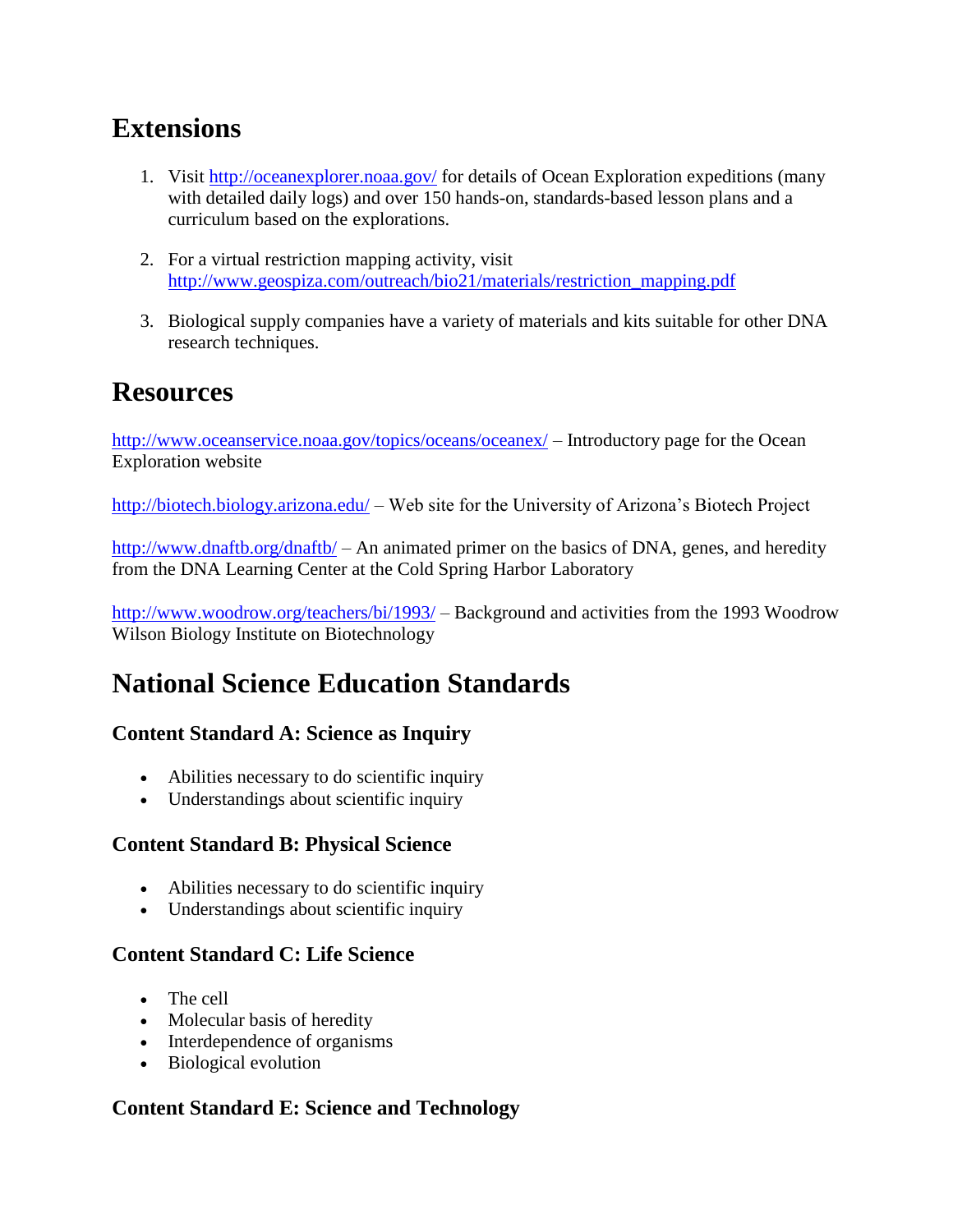• Understandings about science and technology

# **Content Standard F: Science in Personal and Social Perspectives**

- Natural resources
- Science and technology in local, national, and global challenges

# **Ocean Literacy Essential Principles and Fundamental Concepts**

## **Essential Principle 1. The Earth has one big ocean with many features.**

- Fundamental Concept a. The ocean is the dominant physical feature on our planet Earth covering approximately 70% of the planet's surface. There is one ocean with many ocean basins, such as the North Pacific, South Pacific, North Atlantic, South Atlantic, Indian and Arctic.
- Fundamental Concept b. An ocean basin's size, shape and features (such as islands, trenches, mid-ocean ridges, rift valleys) vary due to the movement of Earth's lithospheric plates. Earth's highest peaks, deepest valleys and flattest vast plains are all in the ocean.
- Fundamental Concept c. Throughout the ocean there is one interconnected circulation system powered by wind, tides, the force of the Earth's rotation (Coriolis effect), the Sun, and water density differences. The shape of ocean basins and adjacent land masses influence the path of circulation.
- Fundamental Concept d. Sea level is the average height of the ocean relative to the land, taking into account the differences caused by tides. Sea level changes as plate tectonics cause the volume of ocean basins and the height of the land to change. It changes as ice caps on land melt or grow. It also changes as sea water expands and contracts when ocean water warms and cools.
- Fundamental Concept h. Although the ocean is large, it is finite and resources are limited.

## **Essential Principle 2. The ocean and life in the ocean shape the features of the Earth.**

- Fundamental Concept a. Many earth materials and geochemical cycles originate in the ocean. Many of the sedimentary rocks now exposed on land were formed in the ocean. Ocean life laid down the vast volume of siliceous and carbonate rocks.
- Fundamental Concept b. Sea level changes over time have expanded and contracted continental shelves, created and destroyed inland seas, and shaped the surface of land.
- Fundamental Concept e. Tectonic activity, sea level changes, and force of waves influence the physical structure and landforms of the coast.

## **Essential Principle 3. The ocean is a major influence on weather and climate.**

 Fundamental Concept a. The ocean controls weather and climate by dominating the Earth's energy, water and carbon systems.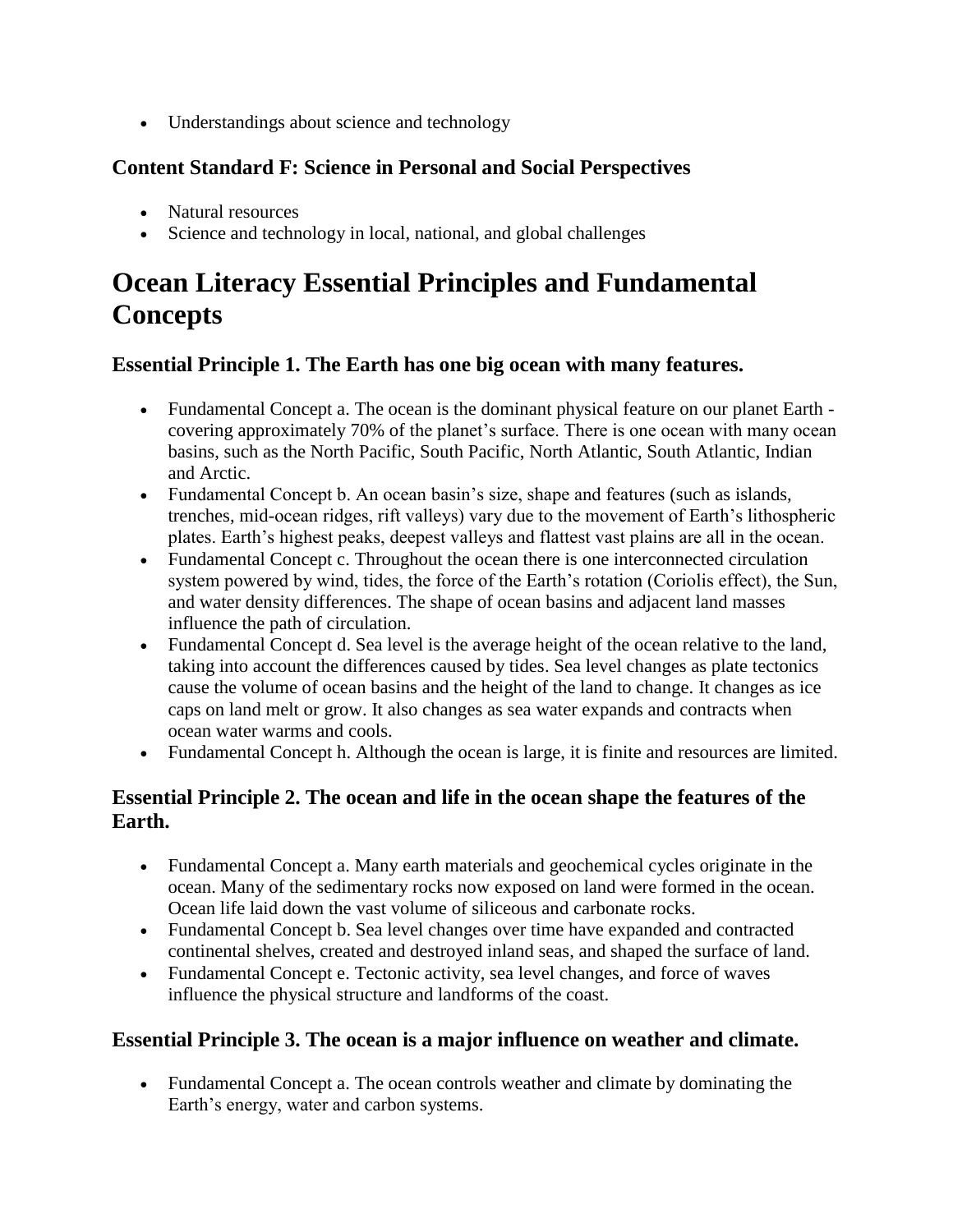- Fundamental Concept e. The ocean dominates the Earth's carbon cycle. Half the primary productivity on Earth takes place in the sunlit layers of the ocean and the ocean absorbs roughly half of all carbon dioxide added to the atmosphere.
- Fundamental Concept f. The ocean has had, and will continue to have, a significant influence on climate change by absorbing, storing, and moving heat, carbon and water.
- Fundamental Concept g. Changes in the ocean's circulation have produced large, abrupt changes in climate during the last 50,000 years.

## **Essential Principle 4. The ocean makes Earth habitable.**

- Fundamental Concept a. Most of the oxygen in the atmosphere originally came from the activities of photosynthetic organisms in the ocean.
- Fundamental Concept b. The first life is thought to have started in the ocean. The earliest evidence of life is found in the ocean.

## **Essential Principle 5. The ocean supports a great diversity of life and ecosystems.**

- Fundamental Concept a. Ocean life ranges in size from the smallest virus to the largest animal that has lived on Earth, the blue whale.
- Fundamental Concept b. Most life in the ocean exists as microbes. Microbes are the most important primary producers in the ocean. Not only are they the most abundant life form in the ocean, they have extremely fast growth rates and life cycles.
- Fundamental Concept c. Some major groups are found exclusively in the ocean. The diversity of major groups of organisms is much greater in the ocean than on land.
- Fundamental Concept d. Ocean biology provides many unique examples of life cycles, adaptations and important relationships among organisms (such as symbiosis, predatorprey dynamics and energy transfer) that do not occur on land.
- Fundamental Concept e. The ocean is three-dimensional, offering vast living space and diverse habitats from the surface through the water column to the seafloor. Most of the living space on Earth is in the ocean.
- Fundamental Concept f. Ocean habitats are defined by environmental factors. Due to interactions of abiotic factors such as salinity, temperature, oxygen, pH, light, nutrients, pressure, substrate and circulation, ocean life is not evenly distributed temporally or spatially, i.e., it is "patchy". Some regions of the ocean support more diverse and abundant life than anywhere on Earth, while much of the ocean is considered a desert.
- Fundamental Concept g. There are deep ocean ecosystems that are independent of energy from sunlight and photosynthetic organisms. Hydrothermal vents, submarine hot springs, and methane cold seeps rely only on chemical energy and chemosynthetic organisms to support life.

## **Essential Principle 6. The ocean and humans are inextricably interconnected.**

• Fundamental Concept a. The ocean affects every human life. It supplies freshwater (most rain comes from the ocean) and nearly all Earth's oxygen. It moderates the Earth's climate, influences our weather, and affects human health.